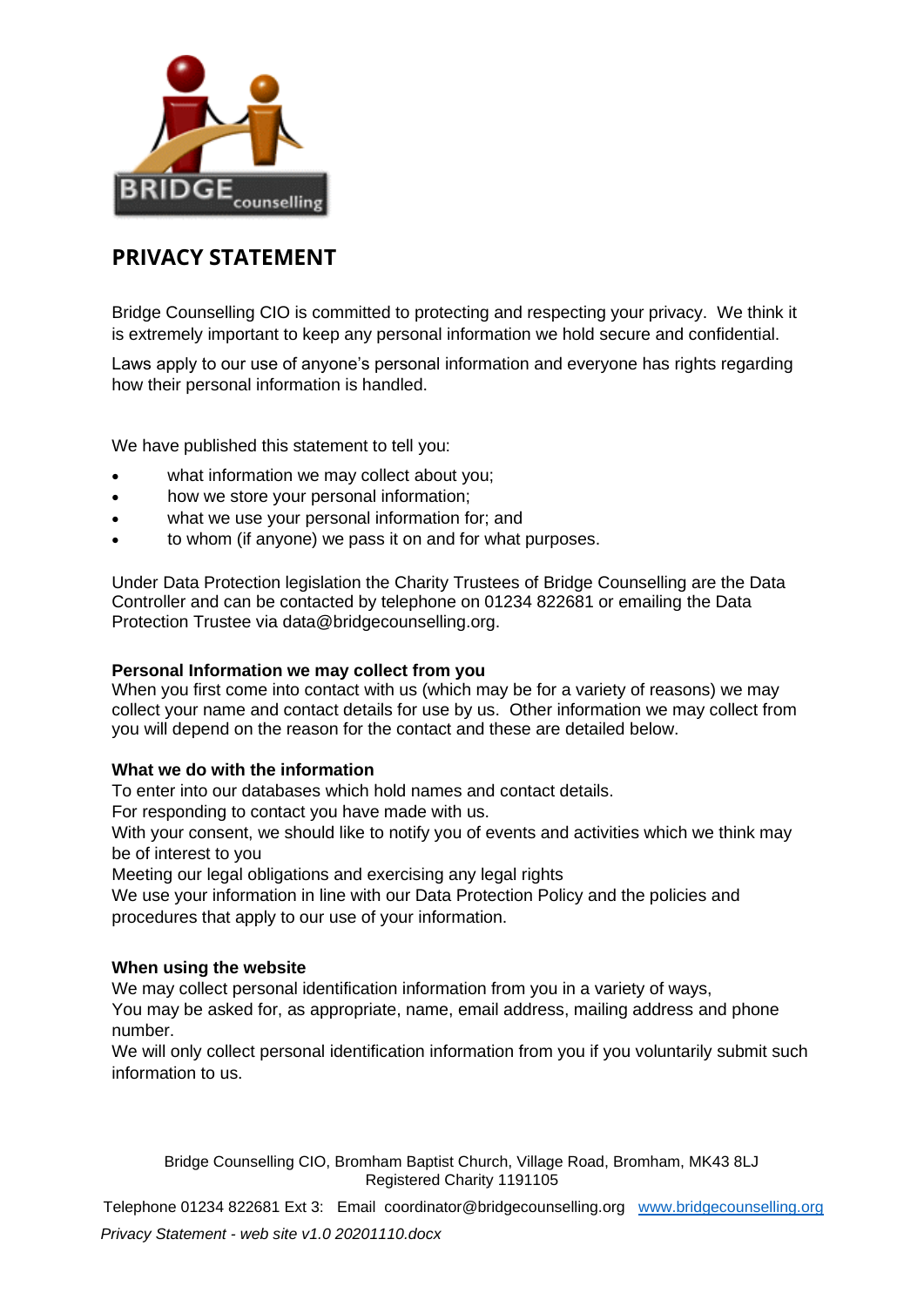

# **PRIVACY STATEMENT**

If we already have contact with you we have most likely already collected any/all of this information.

## **Where we store your personal information**

We are committed to holding your personal information securely. This means only those working for Bridge Counselling that need to see it have access.

We may store your information on computers, in paper form, or both.

Our main computer system is at our office but some laptops and other devices are the property of those working for Bridge Counselling and may be used elsewhere. All computers including laptops are password protected. Sometimes we also use remote access to our IT system where this is secure and under our control.

Our paper files which hold personal information (other than names and contact details) are kept in securely locked cupboards.

We will hold and use your personal information until it is no longer required for our purposes.

In connection with our website, we adopt appropriate data collection, storage and processing practices and security measures to protect against unauthorised access, alteration, disclosure or destruction of your personal information, username, password, transaction information and data stored on our site.

## **Who else we may pass on your information to**

We do not give anyone else access to your information for their marketing or commercial purposes.

We will not share your personal information with anyone who claims to represent you unless we are satisfied that you have appointed them or they act in some recognised official capacity. There may be a delay to us dealing with requests whilst we confirm the caller's identity, or check that we have your approval to deal with them.

## **Confidential information**

Where you have given us information expressly in confidence we will keep this information confidential. This means we will store it securely and not share it with other parties unless you have given us explicit permission to do so or there is a statutory duty or court order to disclose. Where we cannot provide our services or support for you unless we can share this information with others, we will require that any information we do share is in turn kept confidential by those other persons.

## **Your rights**

You have the right to ask us not to process your personal information.

Bridge Counselling CIO, Bromham Baptist Church, Village Road, Bromham, MK43 8LJ Registered Charity 1191105

Telephone 01234 822681 Ext 3: Email coordinator@bridgecounselling.org [www.bridgecounselling.org](http://www.bridgecounselling.org/) *Privacy Statement - web site v1.0 20201110.docx*